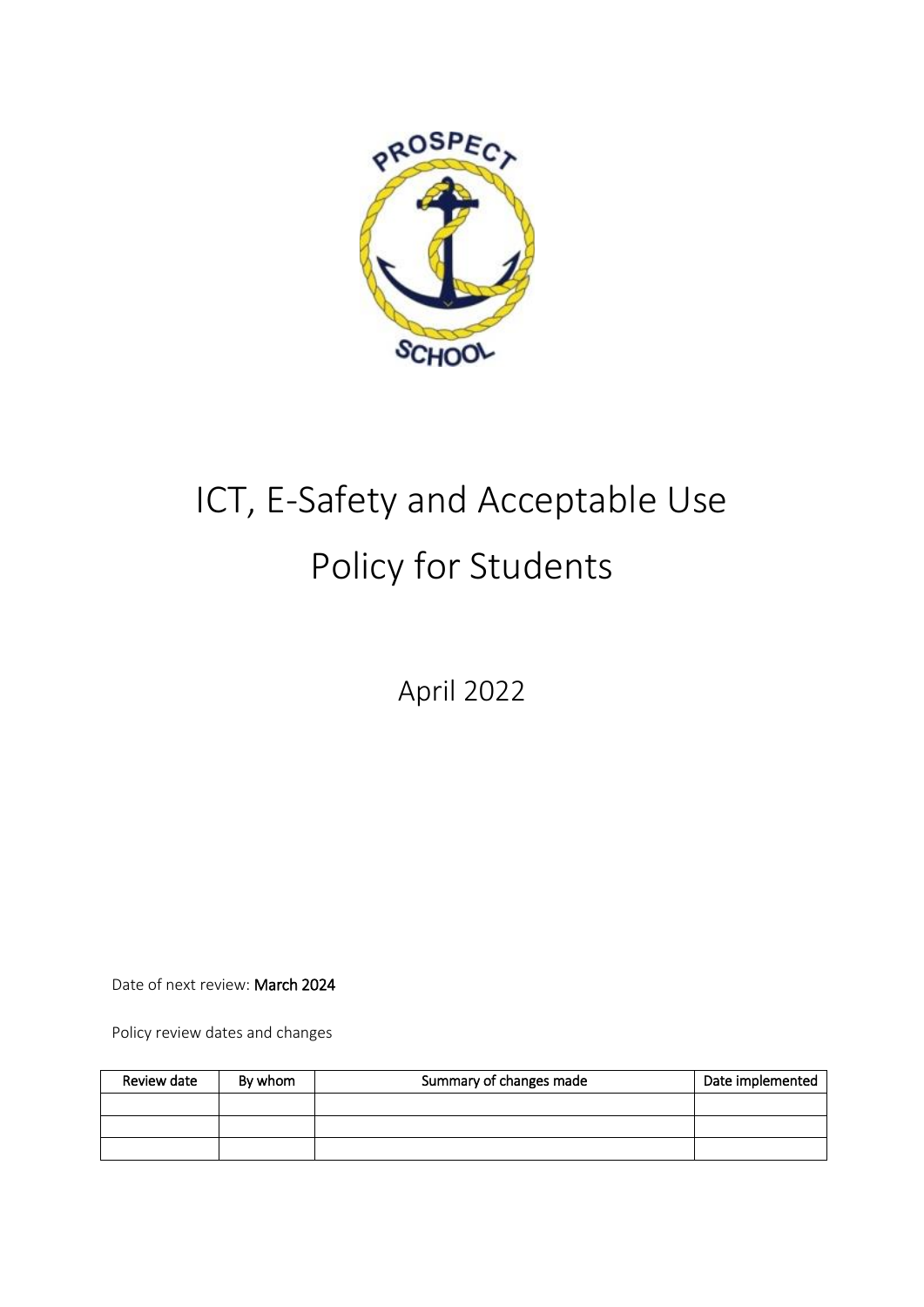# Contents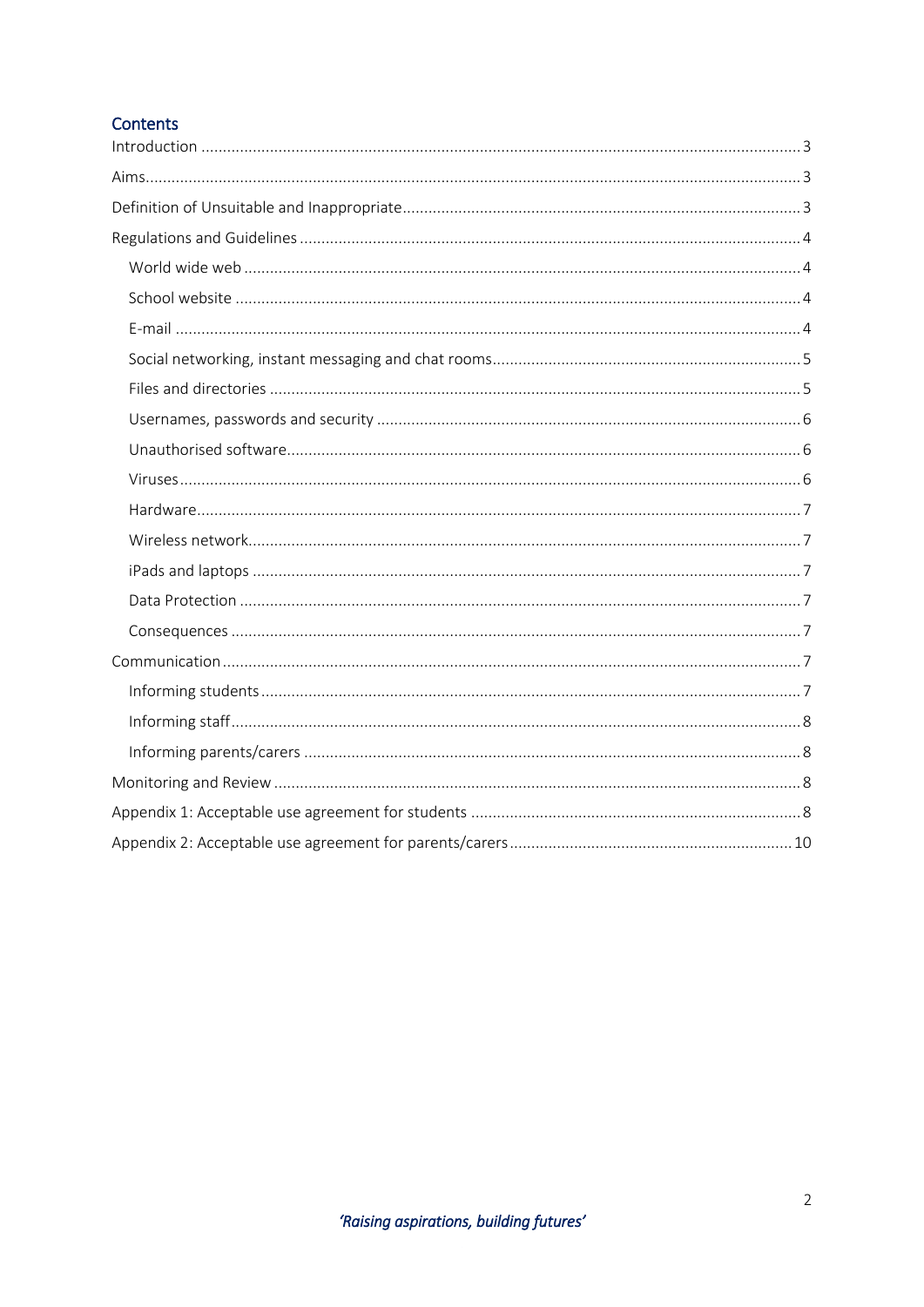## <span id="page-2-0"></span>Introduction

Used wisely, the ICT system and the Internet are extremely useful educational resources, but there is also the potential danger of entrapment, misinformation, of losing private information, of addiction, or simply wasting time.

When using Prospect School's information and communication technology equipment, there should be no expectation of privacy. The use of such systems are regularly monitored. Work created in a digital format is no more private than work created in a traditional workbook; staff members have equal right of access to both.

## <span id="page-2-1"></span>Aims

The aims of this policy are to ensure that all members of Prospect School community and in particular, the students, will benefit from learning opportunities offered by the school's internet resources in a safe and effective manner and to become prepared for the use of ICT systems in the world of work.

Internet use and access is considered a school resource. Access is a privilege, not a right. By accessing the internet using school facilities, students are agreeing to comply with the school rules for internet use. Therefore, if the school policy is not adhered to, this privilege will be withdrawn and appropriate consequences outlined in this policy will be imposed.

You should read the policy regulations and guidelines carefully to ensure that the content is accepted and understood. If you do not want your child to have access to the Internet then please put your request in writing to the Headteacher.

## <span id="page-2-2"></span>Definition of Unsuitable and Inappropriate

## *Unsuitable – DO NOT send, download, display, print or distribute material that is:*

- Sexually explicit
- Obscene
- Likely to cause complaints of sexual or racist harassment or bullying or any other form of harassment
- Intimidating
- Fraudulent
- Defamatory
- Otherwise harmful

#### *Inappropriate – prohibited student activities:*

The following uses of the Internet are specifically prohibited and will be dealt with as serious breaches of the ICT Policy.

- Accessing web pages by writing in the numerical IP address
- Accessing any web page in order to download or play games, or to access 'Virals' other than those deemed as having educational value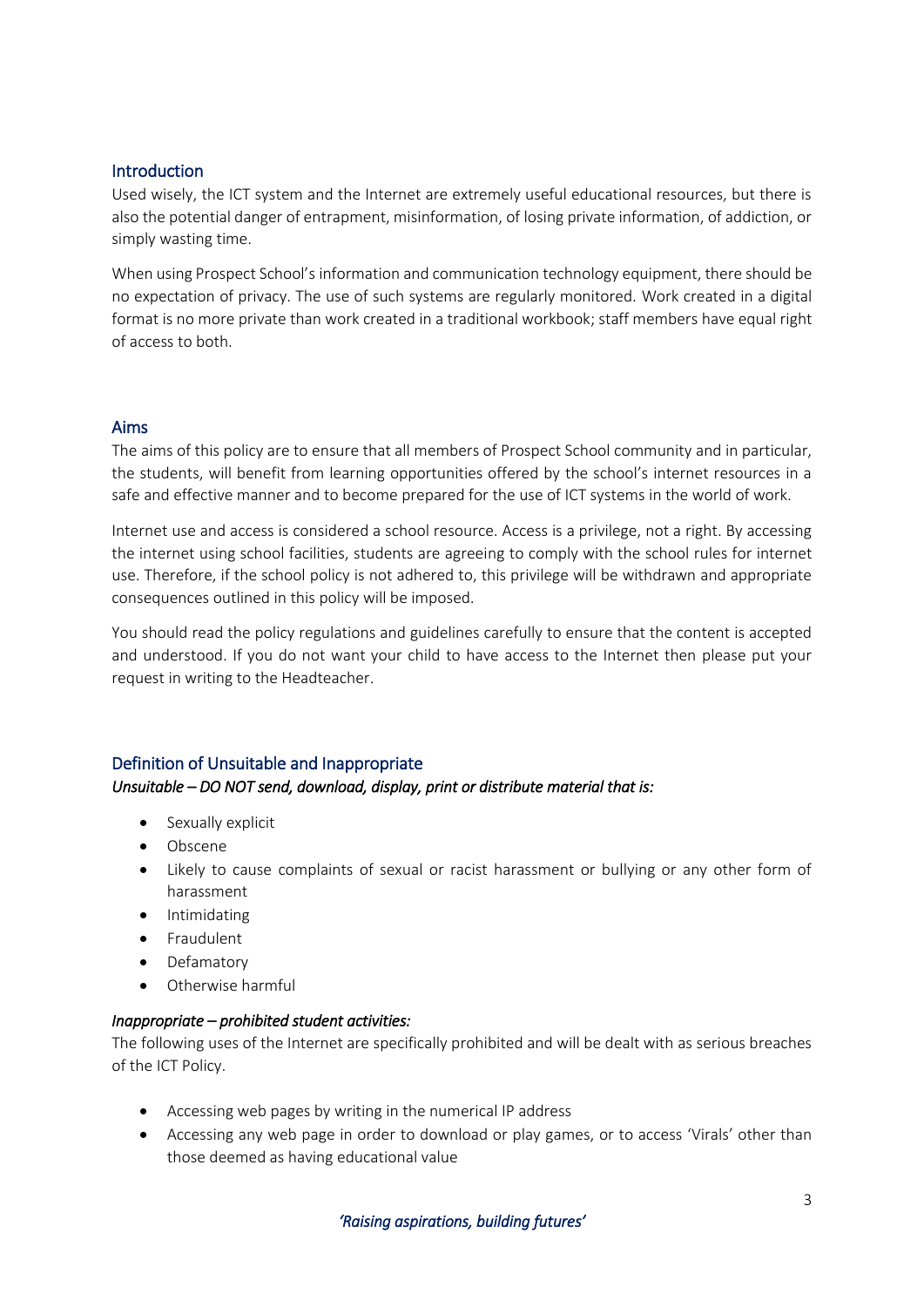- Using MSN Messenger or any other form of network based instant messaging service
- Accessing any chat room websites, instant messaging services, social networking sites or Skype
- No files may be intentionally downloaded unless directed by staff
- No programs may be introduced, nor installations made
- Accounts must not be set up
- Goods or services must not be ordered
- Pay to view or chargeable services must not be accessed
- Accessing any website that contains the functionality to facilitate the bypassing of the proxy server

Disciplinary action may result if anyone is found to be involved in such activities.

## <span id="page-3-0"></span>Regulations and Guidelines

Prospect School will employ a number of strategies in order to maximise learning opportunities and reduce risks associated with ICT and the Internet. These strategies are as follows:

## <span id="page-3-1"></span>World wide web

The Internet provides access to information on a wide variety of topics. All Internet users at Prospect School:

- Will not be permitted to visit Internet sites that contain obscene, illegal, hateful or otherwise objectionable material
- Must report any material of the above nature to a member of staff
- Will use the Internet for educational purposes only
- Will not upload, download or otherwise transmit material that is copyrighted
- Will not disclose or publicise personal or confidential information, for example their name or classmates' home addresses, telephone numbers, name and location of their school, without their teacher's permission
- Will not examine, change or use another person's files, user name or password
- Will be aware that any computer usage, including distributing or receiving any information, school-related or personal, may be monitored for unusual activity, security, and/or network management reasons.

All Internet use is logged and access to many web sites will automatically be barred (either by our ISP or internally using the Hampshire proxy server). Prospect School does not expect its students to visit any inappropriate sites. If students become aware of inappropriate sites accessible through by passing proxy server, it is their responsibility to inform a member of staff.

## <span id="page-3-2"></span>School website

The copyright of all material produced by the school for display on the school web pages belongs to the school. Permission to reproduce any other material will be sought and obtained, from the copyright owner. Please seek permission through the Headteacher.

The publication of student work will be co-ordinated by a member of staff.

## <span id="page-3-3"></span>E-mail

Prospect School encourages staff and students to send emails instead of letters and other forms of paper communication where deemed appropriate (i.e. for school related communication). This form of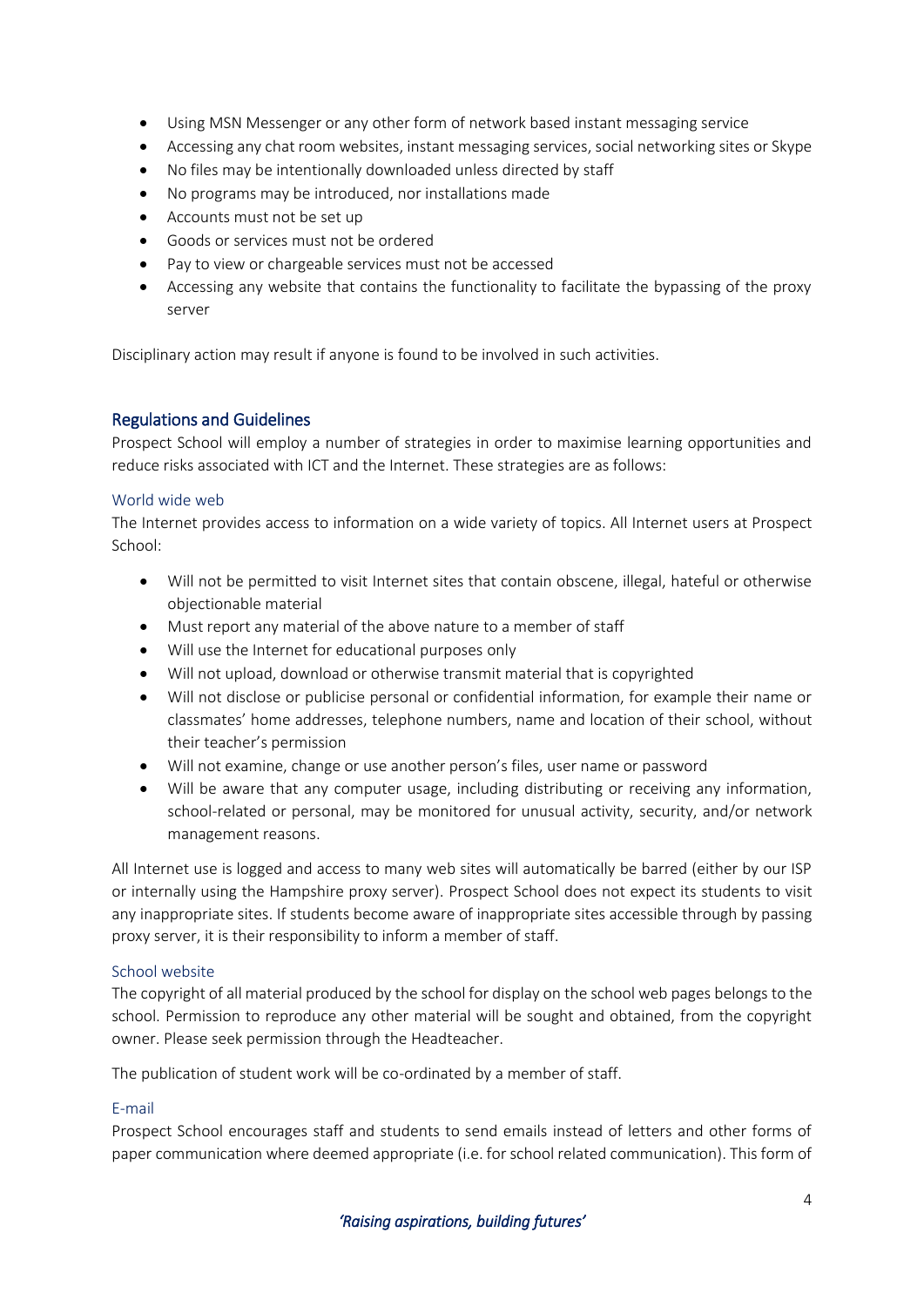contact provides quicker communication and also a convenient way of filing such documents. Email accounts will be supplied to all computer users.

Please be aware that the system is automatically checked to protect against viruses, identifying the access of unsuitable material and for highlighting other illegal or inappropriate behaviour. Disciplinary action may result if anyone is found to be involved in such activities.

- Students will use only approved email accounts under supervision or permission of a member of staff
- Students will not arrange to meet someone outside the school via email, the Internet or social networking sites
- Students will note that sending and receiving email attachments is subject to permission from a member of staff
- Students will not send or download any material that is illegal, obscene, defamatory, or that is intended to annoy or intimidate another person
- Students will refrain from sending on chain e-mails
- Students will not reveal their own or other people's personal details; such as addresses or telephone numbers or pictures
- Students will not send unsolicited email to other students or teachers
- If a student at Prospect School receives unsolicited email they must immediately notify the sender that such e-mails are not permitted, must not be sent in the future and will be deleted unread and must notify a member of staff
- The school email system will not be used for any form of harassment
- Users of the school e-mail system will manage the size of their mail folder in accordance with the system-wide tier limits imposed. These are subject to change.

## <span id="page-4-0"></span>Social networking, instant messaging and chat rooms

Students must not use social networking sites, chat rooms, forums or blogs to post inappropriate or derogatory comments about other students, members of staff or the school as these sites are accessible by members of the public.

Any instances where this occurs as a result of comments posted while in or out of school time may result in disciplinary action.

Students will only have access to discussion forums such as those found on the educational websites and the VLF

External moderated chat rooms, discussion forums and newsgroups will be used only for educational purposes as directed by a member of staff.

## *It is advised*:

- Face to face meetings with someone organised via Internet chat will be forbidden.
- All other forms of internet based Instant Messaging are prohibited, for example MSN Messenger, AOL IM and Yahoo IM.SKype

## <span id="page-4-1"></span>Files and directories

- Keep file and directory names meaningful, you may know what the contents are now but may forget in the future
- Keep all files on the server; the server is backed up every night. If you keep files on your local drive then this will be your responsibility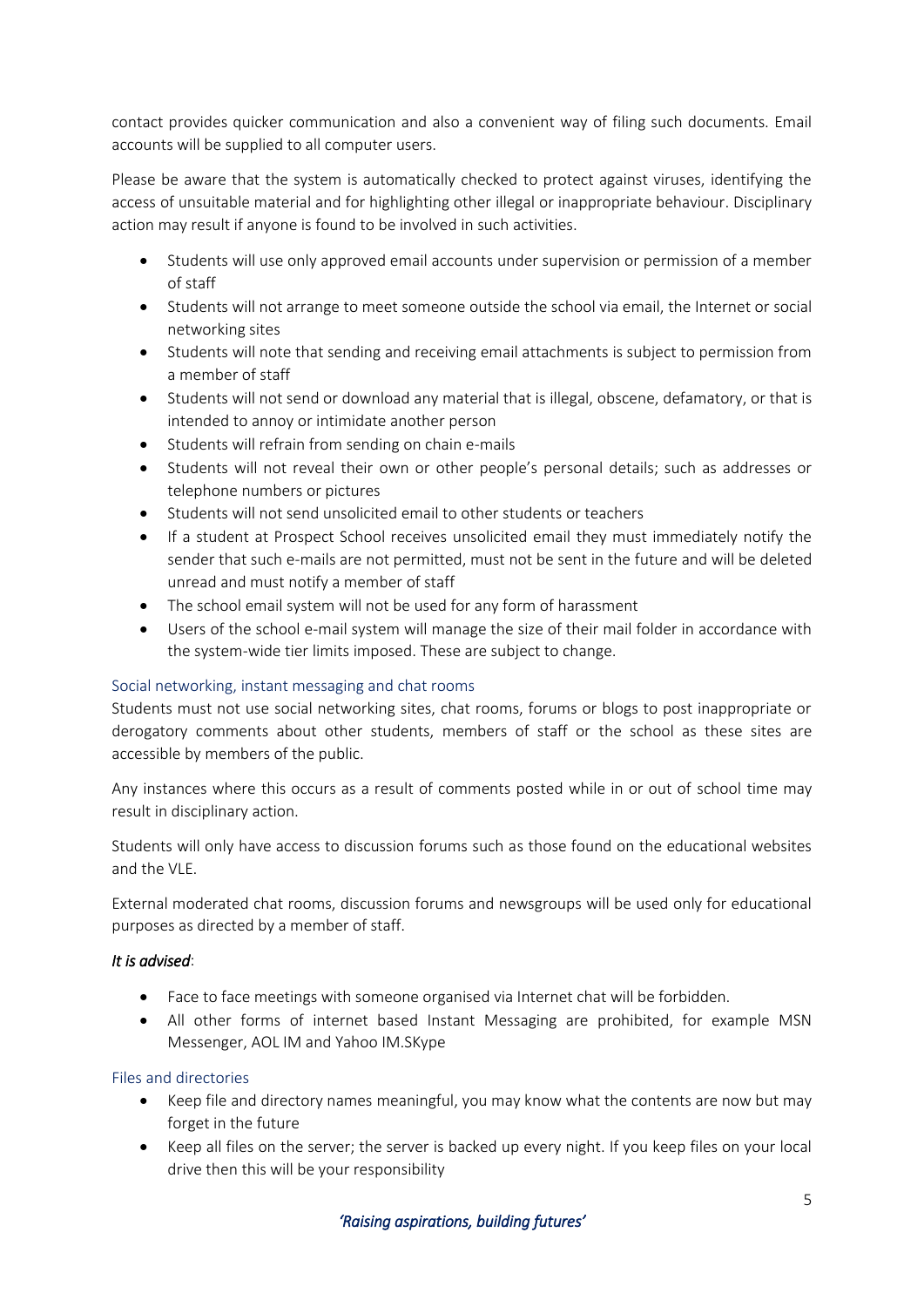- Regularly perform housekeeping on your files and directories, delete unwanted files and check that the files are in the correct directory
- Try and create a hierarchy for your directories; it is far better to have ten directories with ten files each rather than one with a hundred
- USB Memory Sticks may be used to transfer large files between home and the school where internet access is not available or too slow. Everyone will have a personal directory. Although under normal circumstances the ICT Support Team will not access these directories users must be aware Prospect School reserves the right to review what is in these directories for security and legal reasons. Files brought in from home must not include programs or file types that are mentioned as forbidden in this policy
- MP3, MP4, WMA and other compressed media file formats are not allowed to be stored on Prospect School owned ICT resources unless authorised by a member of staff for educational purposes
- Password protected 'zip' files are not to be used; any found on the system will be deleted.

## <span id="page-5-0"></span>Usernames, passwords and security

You will be issued a username and password for email/VLE/On-line Learning Facilities. This is to be kept very secure.

- Do not give your password to anyone else. If you do and that person does something that they should not do when logged in as you, you are responsible, as you should have not given your password to them
- Passwords will be required to access all ICT facilities at Prospect School
- Passwords should be changed regularly. If you suspect other persons have your password, then please inform a member of the ICT staff

We respect students' privacy; therefore, the ICT department does not know anyone's password for the curriculum network. You will only have access to information on the server that has been deemed appropriate to you. If you think you need other information the ICT Support Team will discuss this with you.

- Report any suspected security violations or weaknesses
- If you are temporarily leaving your workstation you must log off
- Use of another person's account, or allowing another person to use your account, to access any information/data is wholly unacceptable and will be dealt with as a breach of the Data Protection Act: this could result in police involvement and disciplinary action which may involve external agencies

## <span id="page-5-1"></span>Unauthorised software

No unauthorised software is to be loaded. Do NOT bring games, screen savers etc. in and try and load them.

If you require anything in addition to what is loaded, speak to a member of the ICT staff.

## <span id="page-5-2"></span>Viruses

A virus shield is installed. Although this will increase the protection, please be on guard for any suspicious e-mails etc. If you are in doubt, then speak to a member of the ICT staff.

Students must not attempt to switch off the virus scan for any reason or attempt to change any of the settings.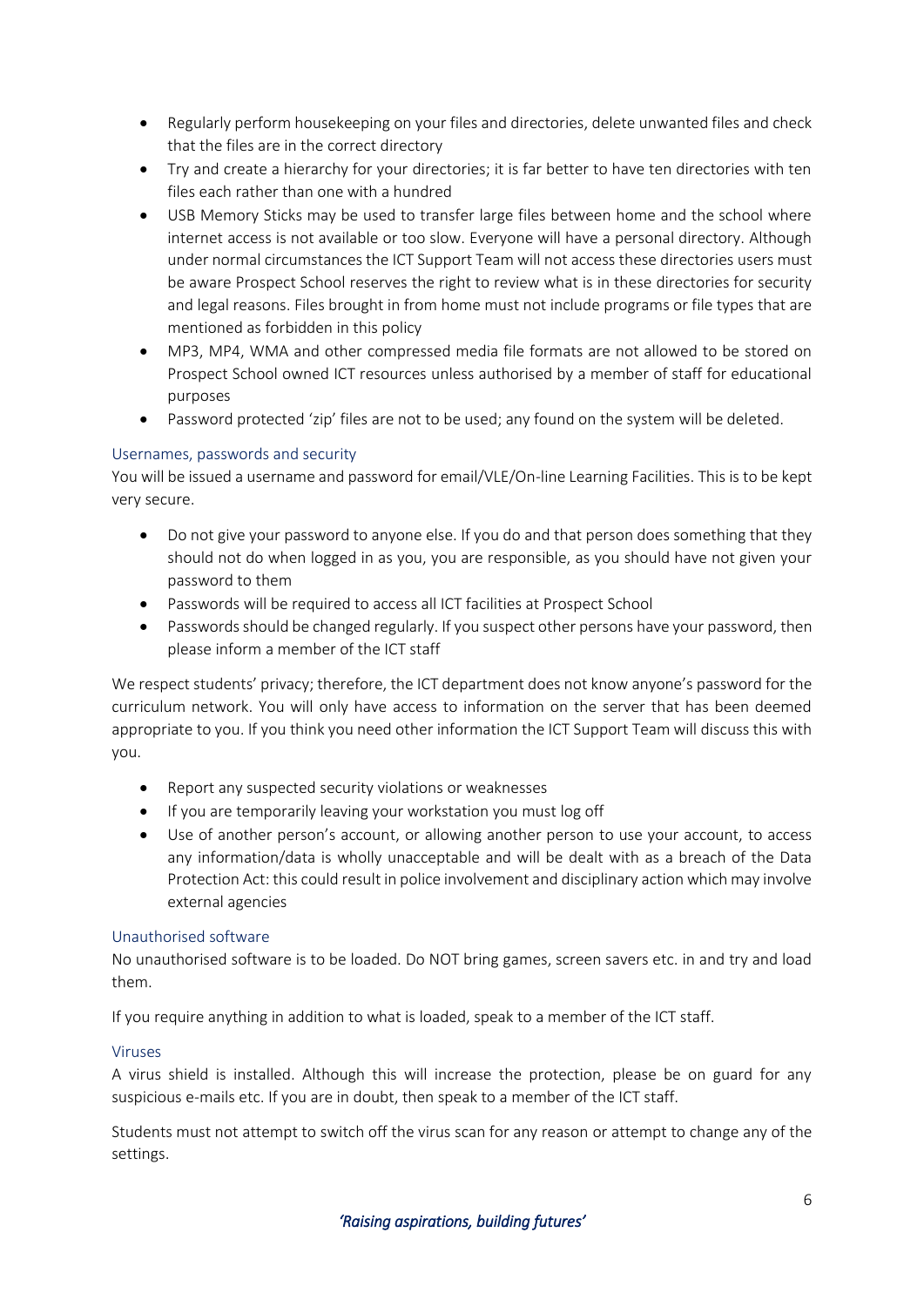#### <span id="page-6-0"></span>Hardware

Any damage to hardware should be reported to a member of the ICT staff immediately. Students, should, under no circumstances, disconnect any cable from a computer, for example, network, power, mice, keyboards and monitor cables. If for any reason this is required, it must only be undertaken by a member of staff.

Network cables should not be removed from wall/floor ports.

No members of Prospect School should disconnect any wireless access points.

#### <span id="page-6-1"></span>Wireless network

The school supplies wireless access throughout the premises to all staff. The network is secured and encrypted to industry standards.

Staff can request access on their own devices at the discretion of the Headteacher.

No users will give out the wireless keys or details without permission from the Headteacher.

All devices connected to the wireless networks are monitored and can be disconnected at any time.

#### <span id="page-6-2"></span>iPads and laptops

The use of iPads and laptops at Prospect School is at the discretion of the staff. They must only be used for educational or reward purposes.

iPad and laptop settings, wallpapers, icons and similar must not be changed or tampered with. iPad and laptop cases must not be removed except at the request of the ICT staff.

The ICT staff team manage a simple booking system so that staff have access to the iPads and laptops for class use. This is a first come first serve system. iPads and laptops that have been loaned are the staff members responsibility

#### <span id="page-6-3"></span>Data Protection

The school complies with the Data Protection Act 1998 (updated 2000) and was passed to deal with privacy issues arising from the increasing amount of personal information contained on computers.

#### <span id="page-6-4"></span>Consequences

Misuse of Prospect School's ICT facilities and the Internet may result in disciplinary action, including verbal and written warnings, withdrawal of access privileges, and in extreme cases, suspensions or a permanent exclusion. The school also reserves the right to report any illegal activities to the appropriate authorities.

#### <span id="page-6-5"></span>Communication

#### <span id="page-6-6"></span>Informing students

'Code of Practice' posters will be displayed near all networked computer systems.

Students will be informed that their Internet use is monitored and be given instructions on safe and responsible use of the Internet.

Students must read and sign the Acceptable use agreement for students before being allowed network access (together with their parents/carers).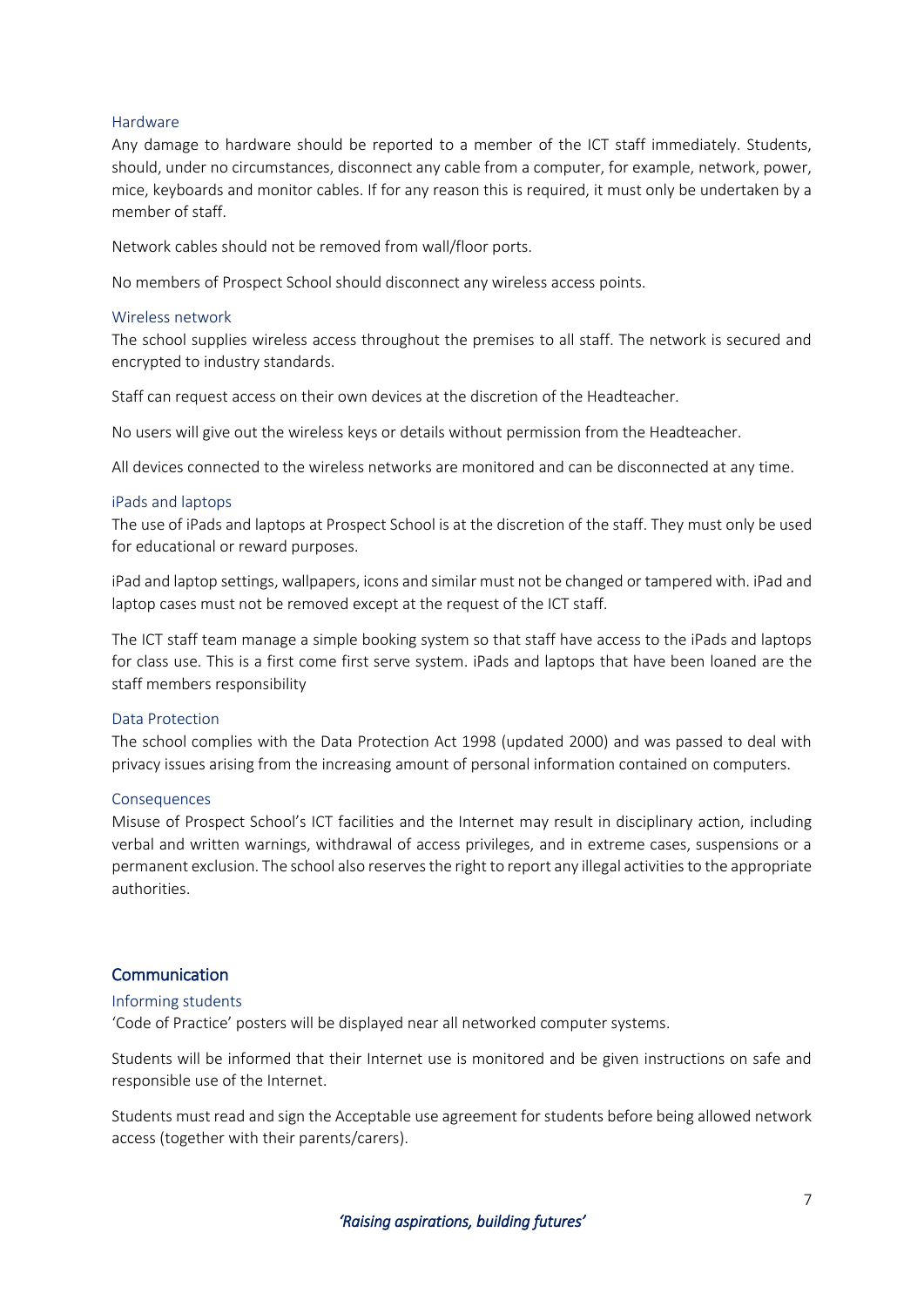#### <span id="page-7-0"></span>Informing staff

All staff will be provided with a copy of the Acceptable Use Policy. Staff are aware that Internet traffic can be monitored and traced to an individual user.

Staff will be consulted about the development or the Acceptable Use Policy and instructions on safe and responsible Internet use.

#### <span id="page-7-1"></span>Informing parents/carers

Parents'/carers' attention will be drawn to the Acceptable Use Policy when their child enrols at Prospect School in the school admission pack and on the website.

Advice that accords with acceptable and responsible Internet use by students at home will be made available to parents/carers. Safety issues will be handled sensitively.

The school will obtain parental consent before publication of students' photographs.

#### <span id="page-7-2"></span>Monitoring and Review

In order to ensure that it reflects current best practice, this policy will be reviewed bi-annually by the Senior Leadership Team.

## <span id="page-7-3"></span>Appendix 1: Acceptable use agreement for students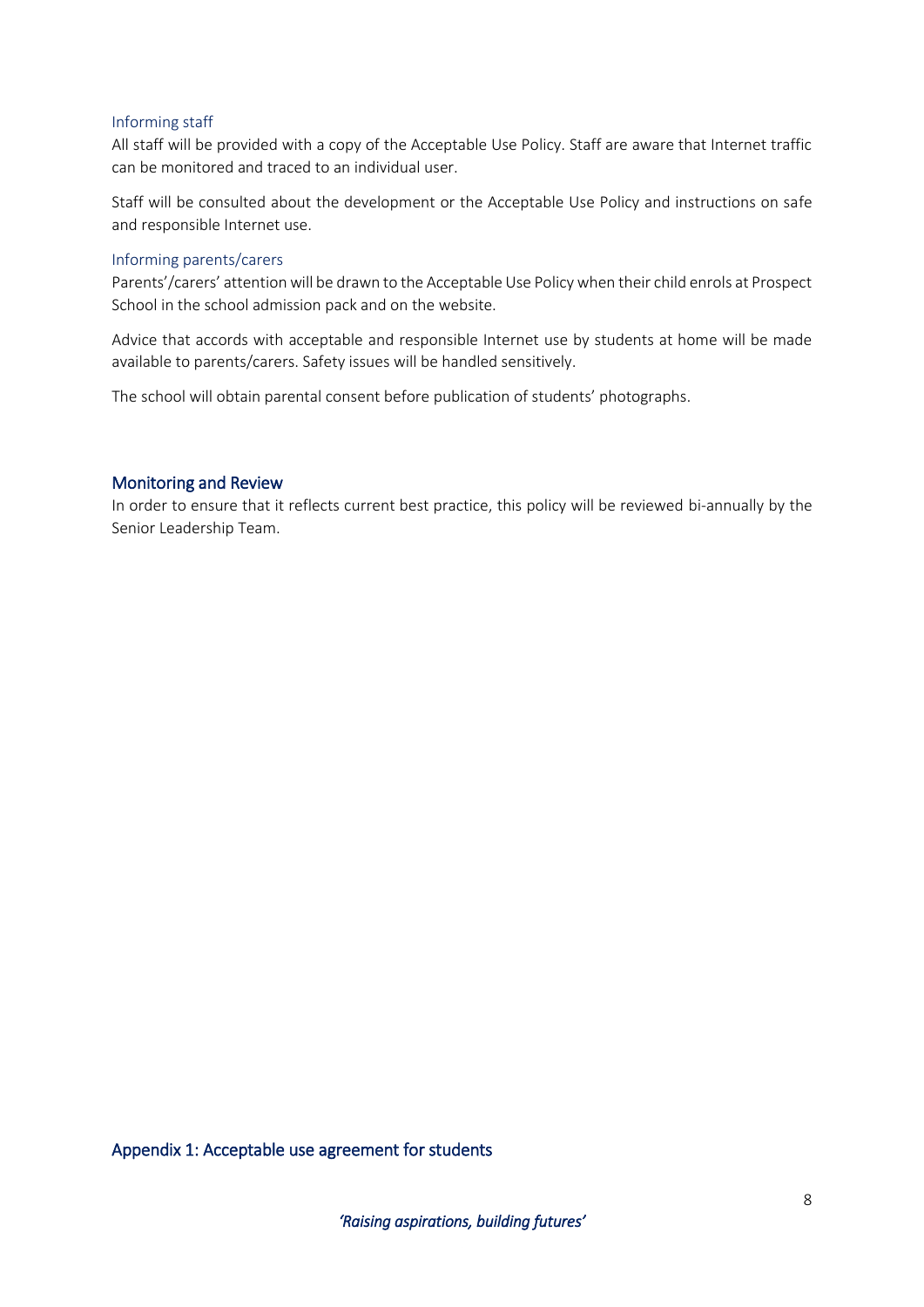# Acceptable use of the school's ICT facilities and internet: agreement for students

## Name of student:

## When using the school's ICT facilities and accessing the internet in school, I will not:

- Use them for a non-educational purpose
- Use them without a teacher being present, or without staff permission
- Use them to break school rules
- Access any inappropriate websites
- Access social networking sites (unless my teacher has expressly allowed this as part of a learning activity)
- Use chat rooms
- Open any attachments in emails, or follow any links in emails, without first checking with a teacher
- Use any inappropriate language when communicating online, including in emails
- Share my password with others or log in to the school's network using someone else's detail
- Bully other people

I understand that the school will monitor the websites I visit and my use of the school's ICT facilities and systems.

I will immediately let a member of staff know if I find any material which might upset, distress or harm me or others.

I will always use the school's ICT systems and internet responsibly.

I understand that the school will put consequences in place if I do certain unacceptable things online, even if I am not in school when I do them.

| Signed (student): | Date: |  |
|-------------------|-------|--|
|                   |       |  |

#### Parent/carer agreement:

I agree that my child can use the school's ICT systems and internet when appropriately supervised by a member of school staff.

I agree to the conditions set out above for students using the school's ICT systems and internet, and for using personal electronic devices in school, and will make sure my child understands these.

| Signed (parent/carer): | Date: |
|------------------------|-------|
|------------------------|-------|